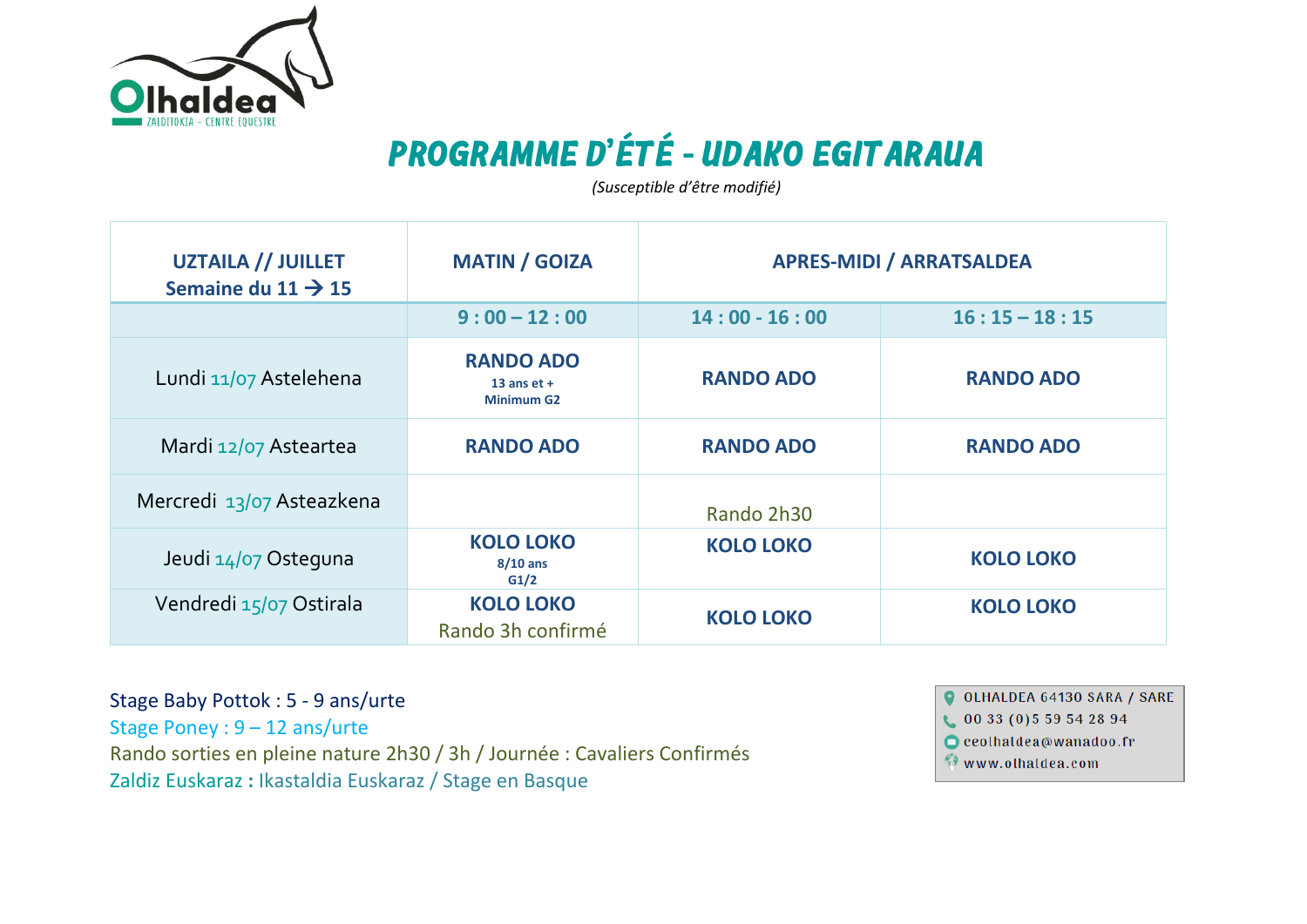

| <b>UZTAILA // JUILLET</b><br>Semaine du 19 $\rightarrow$ 23 | <b>MATIN / GOIZA</b>                   | <b>APRES-MIDI / ARRATSALDEA</b>                                               |                      |
|-------------------------------------------------------------|----------------------------------------|-------------------------------------------------------------------------------|----------------------|
|                                                             | $9:00 - 12:00$                         | $14:00 - 16:00$                                                               | $16:15 - 18:15$      |
| Lundi 18/07 Astelehena                                      | <b>UDA LEKU</b>                        |                                                                               |                      |
| Mardi 19/07 Asteartea                                       | <b>UDA LEKU</b><br>Rando 2h30 confirmé | <b>Stage Baby Pottok Deb</b><br>Balade 2h                                     | <b>Stage Poney</b>   |
| Mercredi 20/07 Asteazkena                                   | Rando 3h confirmé                      | <b>Stage Baby Pottok Deb</b><br>Balade 2h                                     | Stage $G1/2/3$       |
| Jeudi 21/07 Osteguna                                        | <b>UDA LEKU</b><br>Rando 2h30 confirmé | <b>ENTRAINEMENT CSO G5/6 SUR</b><br><b>HERBE (14H -&gt; 17H)</b><br>Balade 2h |                      |
| Vendredi 22/07 Ostirala                                     | <b>UDA LEKU</b><br>Rando 3h confirmé   | <b>Stage Baby Pottok Deb</b><br><b>Balade 2h</b>                              | Zaldiz Euskaraz      |
| Samedi 23/07 Larunbata                                      | <b>RANDO JOURNEE</b>                   | <b>RANDO JOURNEE</b>                                                          | <b>RANDO JOURNEE</b> |

## Stage Baby Pottok : 5 - 9 ans/urte

Stage Poney : 9 – 12 ans/urte Rando : sorties en pleine nature 2h30 / 3h / Journée : Cavaliers Confirmés Zaldiz Euskaraz **:** Ikastaldia Euskaraz / Stage en Basque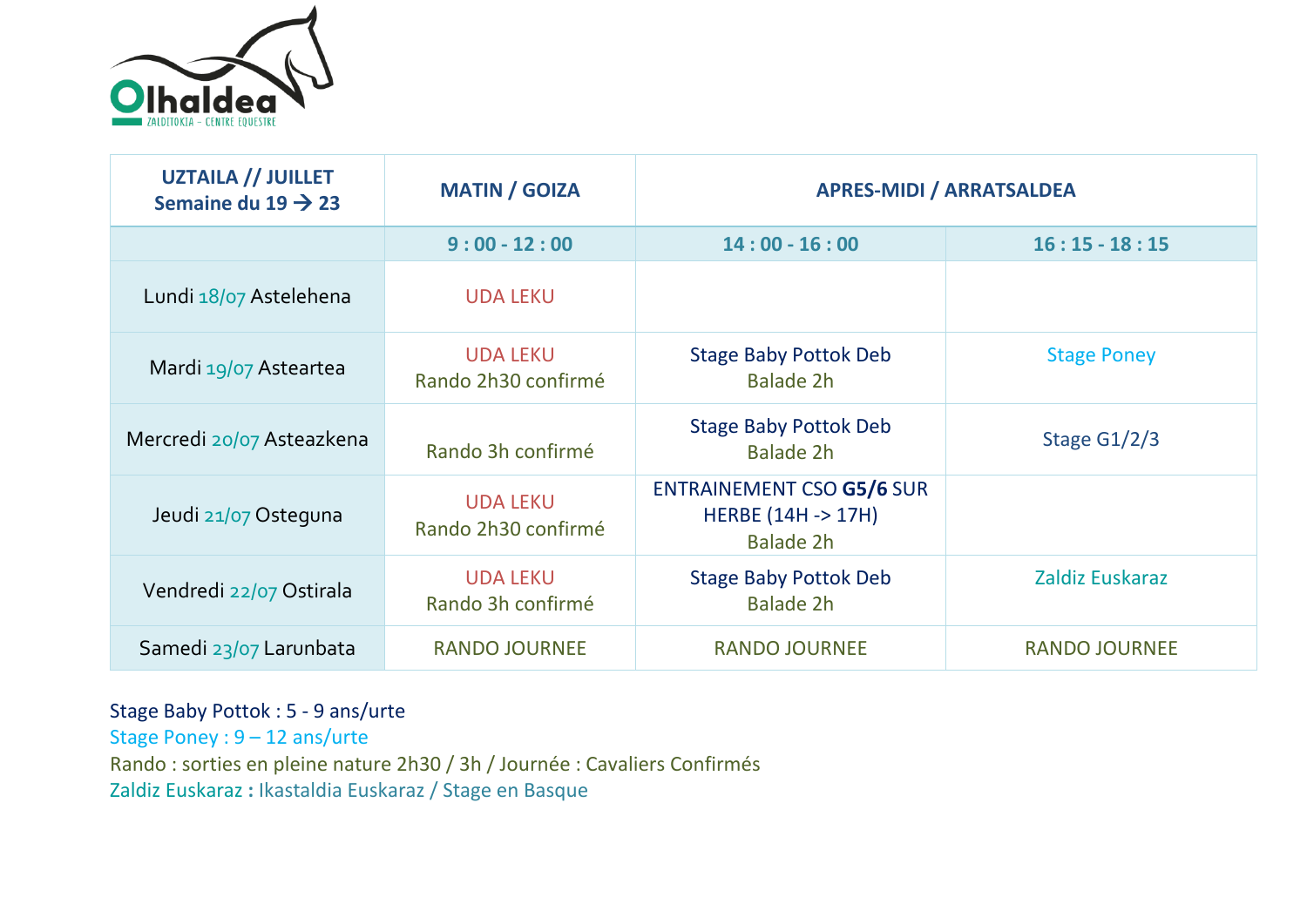

| <b>UZTAILA // JUILLET</b><br>Semaine du 26 $\rightarrow$ 29 | <b>MATIN / GOIZA</b>                 | <b>APRES-MIDI / ARRATSALDEA</b>                                     |                    |
|-------------------------------------------------------------|--------------------------------------|---------------------------------------------------------------------|--------------------|
|                                                             | $9:00 - 12:00$                       | $14:00 - 16:00$                                                     | $16:15 - 18:15$    |
| Lundi 25/07 Astelehena                                      | <b>UDA LEKU</b>                      |                                                                     |                    |
| Mardi 26/07 Asteartea                                       | <b>UDA LEKU</b><br>Rando 3h confirmé | <b>Stage Baby Pottok</b><br>Balade 2h                               | Zaldiz Euskaraz    |
| Mercredi 27/07 Asteazkena                                   | Rando 3h conf.                       | Stage G1/2                                                          | Zaldiz Euskaraz    |
| Jeudi 28/07 Osteguna                                        | <b>UDA LEKU</b><br>Rando 2h30 conf.  | <b>ENTRAINEMENT CSO G3/4 SUR</b><br>HERBE (14h -> 17h)<br>Balade 2h |                    |
| Vendredi 29/07 Ostirala                                     | <b>UDA LEKU</b><br>Rando 3h. conf.   | <b>Stage Baby Pottok</b><br><b>Balade 2h</b>                        | <b>Stage Poney</b> |

## Stage Baby Pottok : 5 - 9 ans/urte

Stage Poney : 9 – 12 ans/urte Rando sorties en pleine nature 2h30 / 3h / Journée : Cavaliers Confirmés Zaldiz Euskaraz **:** Ikastaldia Euskaraz / Stage en Basque

O OLHALDEA 64130 SARA / SARE  $0033(0)559542894$  $\bigcirc$  ceolhaldea@wanadoo.fr Www.olhaldea.com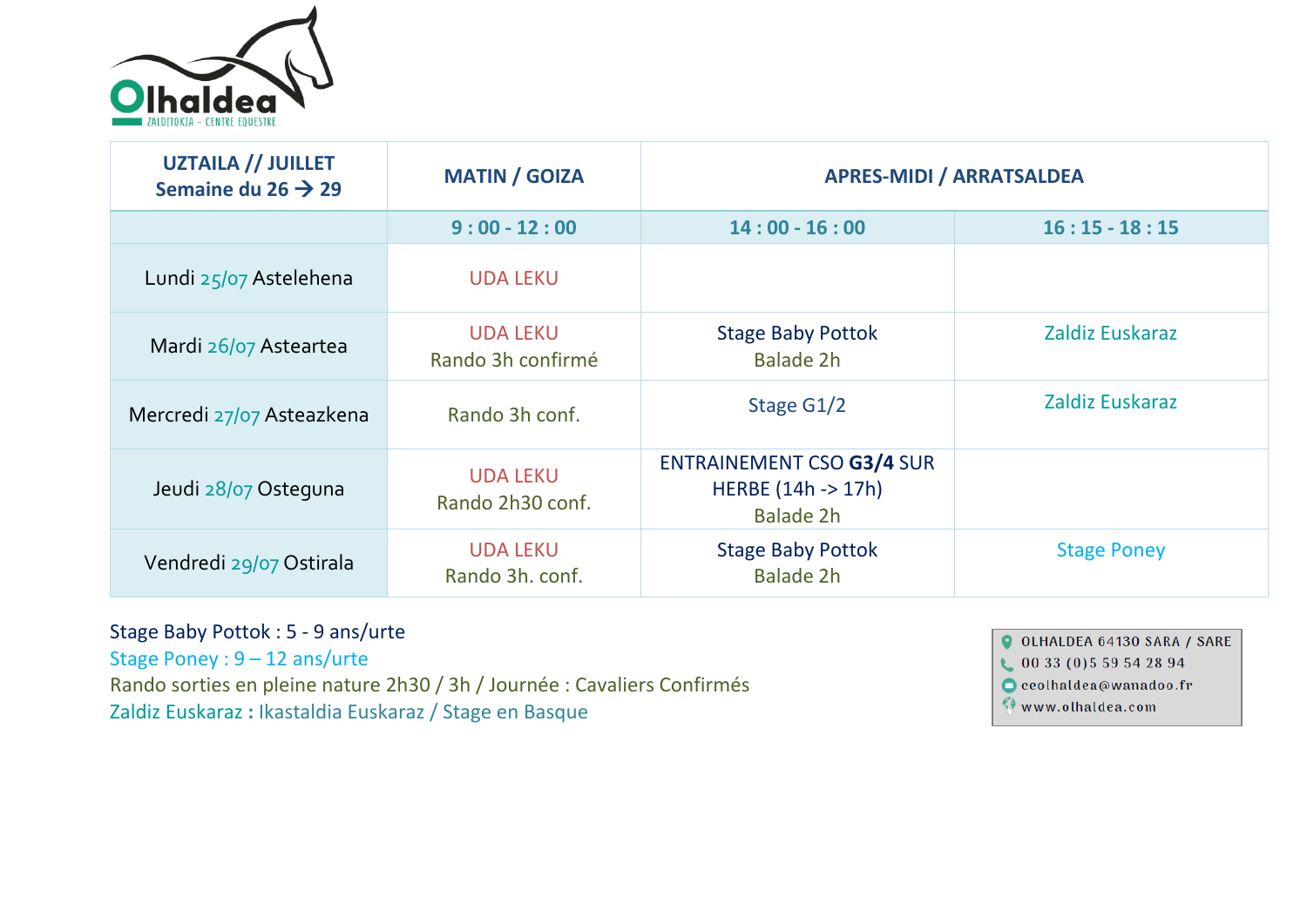

| <b>AOUT // AGORRILA</b><br>Semaine du 01 $\rightarrow$ 06 | <b>MATIN / GOIZA</b>                | <b>APRES-MIDI / ARRATSALDEA</b>              |                           |
|-----------------------------------------------------------|-------------------------------------|----------------------------------------------|---------------------------|
|                                                           | $9:00 - 12:00$                      | $14:00 - 16:00$                              | $16:15 - 18:15$           |
| Lundi 01/08 Astelehena                                    | <b>UDA LEKU</b>                     |                                              |                           |
| Mardi 02/08 Asteartea                                     | <b>UDA LEKU</b><br>Rando 3h conf.   | Stage G $1/2/3$<br><b>Balade 2h</b>          | Zaldiz Euskaraz           |
| Mercredi 03/08 Asteazkena                                 | Rando 2h30 conf.                    | <b>Stage Baby Pottok</b>                     | <b>Stage Voltige G1/2</b> |
| Jeudi 04/08 Osteguna                                      | <b>UDA LEKU</b><br>Rando 2h30 conf. | <b>Stage Baby Pottok</b><br><b>Balade 2h</b> | Cours G5/6 à 18H30        |
| Vendredi 05/08 Ostirala                                   | <b>UDA LEKU</b><br>Rando 3h         | <b>Stage Baby Pottok</b><br>Rando 2h30       | Zaldiz Euskaraz           |
| Samedi 06/08 Larunbata                                    |                                     |                                              |                           |

Stage Baby Pottok : 5 - 9 ans/urte Stage Poney : 9 – 12 ans/urte Rando sorties en pleine nature 2h30 / 3h / Journée : Cavaliers Confirmés Zaldiz Euskaraz **:** Ikastaldia Euskaraz / Stage en Basque

O OLHALDEA 64130 SARA / SARE  $0033(0)559542894$  $\bullet$  ceolhaldea@wanadoo.fr www.olhaldea.com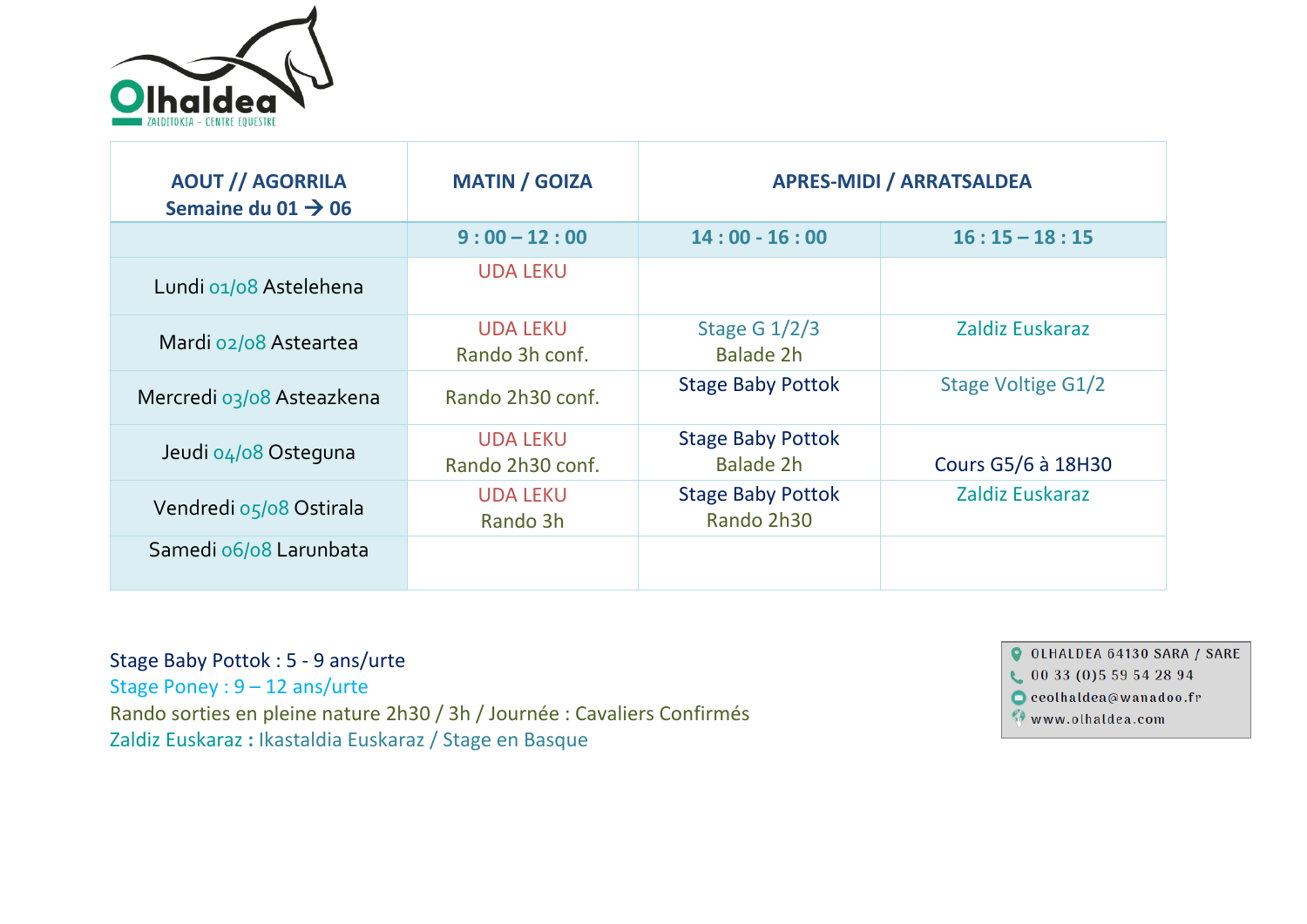

| <b>AOUT // AGORRILA</b><br>Semaine du 08 $\rightarrow$ 13 | <b>MATIN / GOIZA</b>      | <b>APRES-MIDI / ARRATSALDEA</b>              |                         |  |
|-----------------------------------------------------------|---------------------------|----------------------------------------------|-------------------------|--|
|                                                           | $9:00 - 12:00$            | $14:00 - 16:00$                              | $16:15 - 18:15$         |  |
| Lundi 08/08 Astelehena                                    |                           |                                              |                         |  |
| Mardi 09/08 Asteartea                                     | Stage G $1/2$<br>Rando 3h | <b>Stage Baby Pottok</b><br><b>Balade 2h</b> | Zaldiz Euskaraz         |  |
| Mercredi 10/08 Asteazkena                                 | Stage G 3/4<br>Rando 2h30 | <b>Stage Baby Pottok</b><br><b>Balade 2h</b> | Zaldiz Euskaraz         |  |
| Jeudi 11/08 Osteguna                                      | Rando 2h30                | <b>Stage Baby Pottok</b><br><b>Balade 2h</b> | <b>Cours G5/6 à 18H</b> |  |
| Vendredi 12/08 Ostirala                                   | Rando 3h                  | <b>Balade 2h</b>                             |                         |  |
| Samedi 13/08 Larunbata                                    | Journée Rando             | Journée Rando                                | Journée Rando           |  |

Stage Baby Pottok : 5 - 9 ans/urte Stage Poney : 9 – 12 ans/urte Rando sorties en pleine nature 2h30 / 3h / Journée : Cavaliers Confirmés Zaldiz Euskaraz **:** Ikastaldia Euskaraz / Stage en Basque

O OLHALDEA 64130 SARA / SARE  $0033(0)559542894$  $\bullet$  ceolhaldea@wanadoo.fr Www.olhaldea.com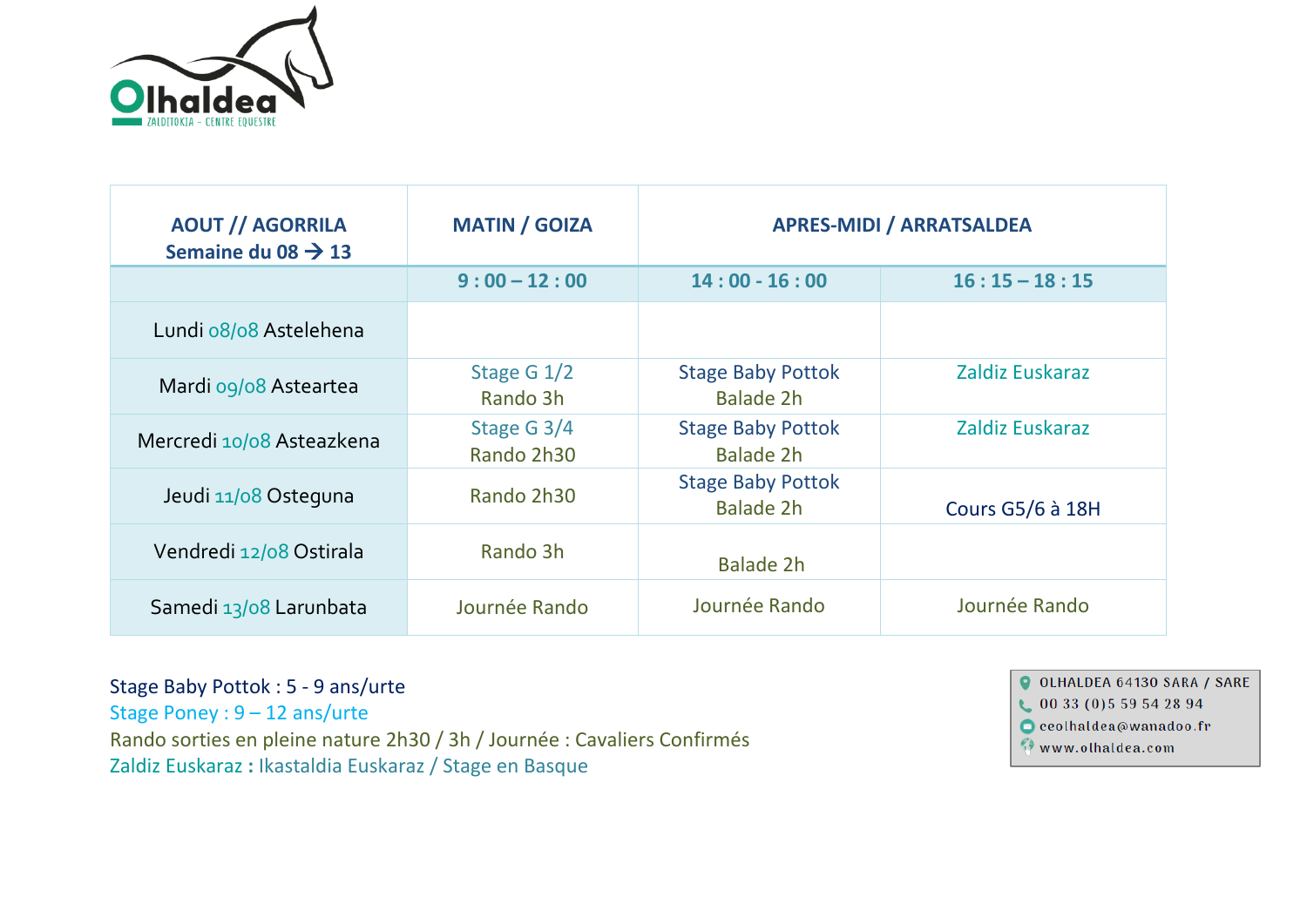

| <b>AOUT // AGORRILA</b><br>Semaine du 16 $\rightarrow$ 20 | <b>MATIN / GOIZA</b>          | <b>APRES-MIDI / ARRATSALDEA</b>              |                           |
|-----------------------------------------------------------|-------------------------------|----------------------------------------------|---------------------------|
|                                                           | $9:00 - 12:00$                | $14:00 - 16:00$                              | $16:15 - 18:15$           |
| Mardi 16/08 Asteartea                                     | Rando 3h                      | <b>Stage Baby Pottok</b><br><b>Balade 2h</b> |                           |
| Mercredi 17/08 Asteazkena                                 | Rando 3h                      | <b>Stage Baby Pottok</b><br>Balade 2h        | <b>Balade enfant G1/2</b> |
| Jeudi 18/08 Osteguna                                      | Stage G $1/2/3$<br>Rando 2h30 | <b>Stage Baby Pottok</b><br><b>Balade 2h</b> | Zaldiz Euskaraz           |
| Vendredi 19/08 Ostirala                                   | Rando 2h30                    | <b>ENTRAINEMENT CSO G 4/5/6 SUR HERBE</b>    |                           |
| Samedi 20/08 Larunbata                                    | Rando 3h                      |                                              |                           |

Stage Baby Pottok : 5 - 9 ans/urte Stage Poney : 9 – 12 ans/urte Rando sorties en pleine nature 2h30 / 3h / Journée : Cavaliers Confirmés Zaldiz Euskaraz **:** Ikastaldia Euskaraz / Stage en Basque

O OLHALDEA 64130 SARA / SARE

 $\bigcup$  00 33 (0) 5 59 54 28 94

 $\bullet$  ceolhaldea@wanadoo.fr

 $\bullet$  www.olhaldea.com